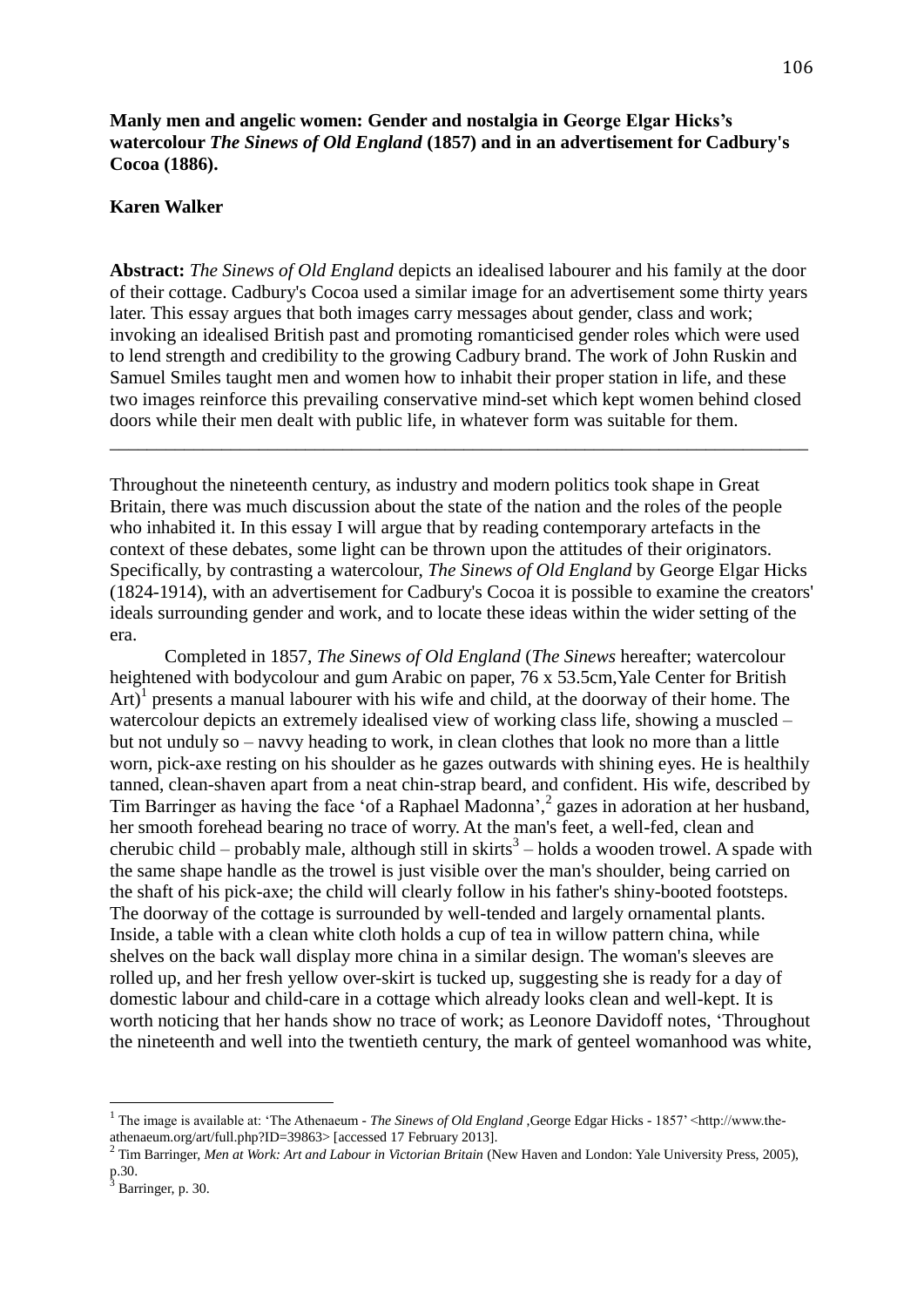unblemished hands.<sup>4</sup> She has a pleasantly curvy figure, and with her shiny hair and bright eyes, she looks as well-fed and healthy as her husband and child. In short, it is an impossibly optimistic depiction of the dignity of labour, of the 'deserving poor'. There is no hint of poverty or want; in fact, it almost seems as though this healthy young couple have made a conscious decision to live a life of respectable simplicity and virtuous labour.

The couple in the painting stand on the threshold of their cottage, at the boundary between domestic and public realms. This is a visual representation of the 'separate spheres' ideology 'whereby men were figured as competitors in the amoral, economic realm while women were positioned as either decorative trophies or spiritual guardians of men's immortal souls'.<sup>5</sup> These idealised gender roles were not just theoretical positions; although they were strengthened by the arguments of such writers as Ruskin, they were also the subject of much discussion and concerned investigation, even by Parliament. There was perceived to be an issue with mothers who worked for remuneration, and who were therefore unable to take proper care of their children, homes and husbands. Many working-class women went out to work, or took in homework, in order to help ends meet. Their children were looked after by relatives or neighbours, although:

Parliamentary commissioners were shocked by the chemists' and medical officers' reports of widespread use of opiates to quiet hungry and fretful infants so that their mothers could do the work necessary for the family's subsistence.<sup>6</sup>

As shocking as this may have been, 'the members of Parliament and social reformers who were concerned with infant mortality and the "working mother problem" did not acknowledge that most working-class women had to bring cash into their households at some time during their married lives.'<sup>7</sup> Applying middle- and upper-class standards to working-class communities, the reformers could not imagine that a woman's duties could or should encompass anything more than staying at home to be the 'Angel in the House'.<sup>8</sup> 'The feminine, always regarded within a familial context, became an idealized carrier of morality.'<sup>9</sup> The combined concepts of the Angel in the House, motherhood and home became charged with meaning, as women were supposed to stay in and provide an example of moral and religious perfection for the restful homecoming of their husbands. As Ruskin puts it, women were 'made to be the helpmate of man';<sup>10</sup> however this meant, above all, creating a home.

And wherever a true wife comes, this home is always round her. The stars only may be over her head; the glowworm in the night cold grass may be the only fire at her foot: but home is yet wherever she is; and for a noble woman it stretches far round her, better than ceiled with cedar, or painted with vermilion, shedding its quiet light far, for those who else were homeless. $11$ 

The woman in *The Sinews* seems to be the embodiment of these virtues. Devoted, beautiful, serene, she keeps a clean house, makes her husband his morning cup of tea, and

<http://www.vam.ac.uk/content/articles/g/gender-ideology-and-separate-spheres-19th-century/> [accessed 19 January 2013].

<sup>4</sup> Leonore Davidoff, 'Regarding Some "Old Husbands' Tales": Public and Private in Feminist History', in *Feminism: The Public and the Private*, ed. by Joan B. Landes (Oxford: Oxford University Press, 1998), p. 172.

<sup>&</sup>lt;sup>5</sup> Jan Marsh, 'Gender Ideology & Separate Spheres in the 19th Century - Victoria and Albert Museum'

<sup>6</sup> Sonya O. Rose, *Limited Livelihoods: Gender and Class in Nineteenth-Century England* (London: Routledge, 1992), p. 87.  $<sup>7</sup>$  Rose, p. 76.</sup>

<sup>&</sup>lt;sup>8</sup> Coventry Patmore, *Angel in the House*, 2003 <http://www.gutenberg.org/ebooks/4099> [accessed 27 January 2013].  $9$  Davidoff, p. 174.

<sup>&</sup>lt;sup>10</sup>John Ruskin, *Sesame and Lilies: Two Lectures Delivered at Manchester in 1864* (Smith, Elder & Co., 1865), p. 124.

 $11$ Ruskin, p. 149.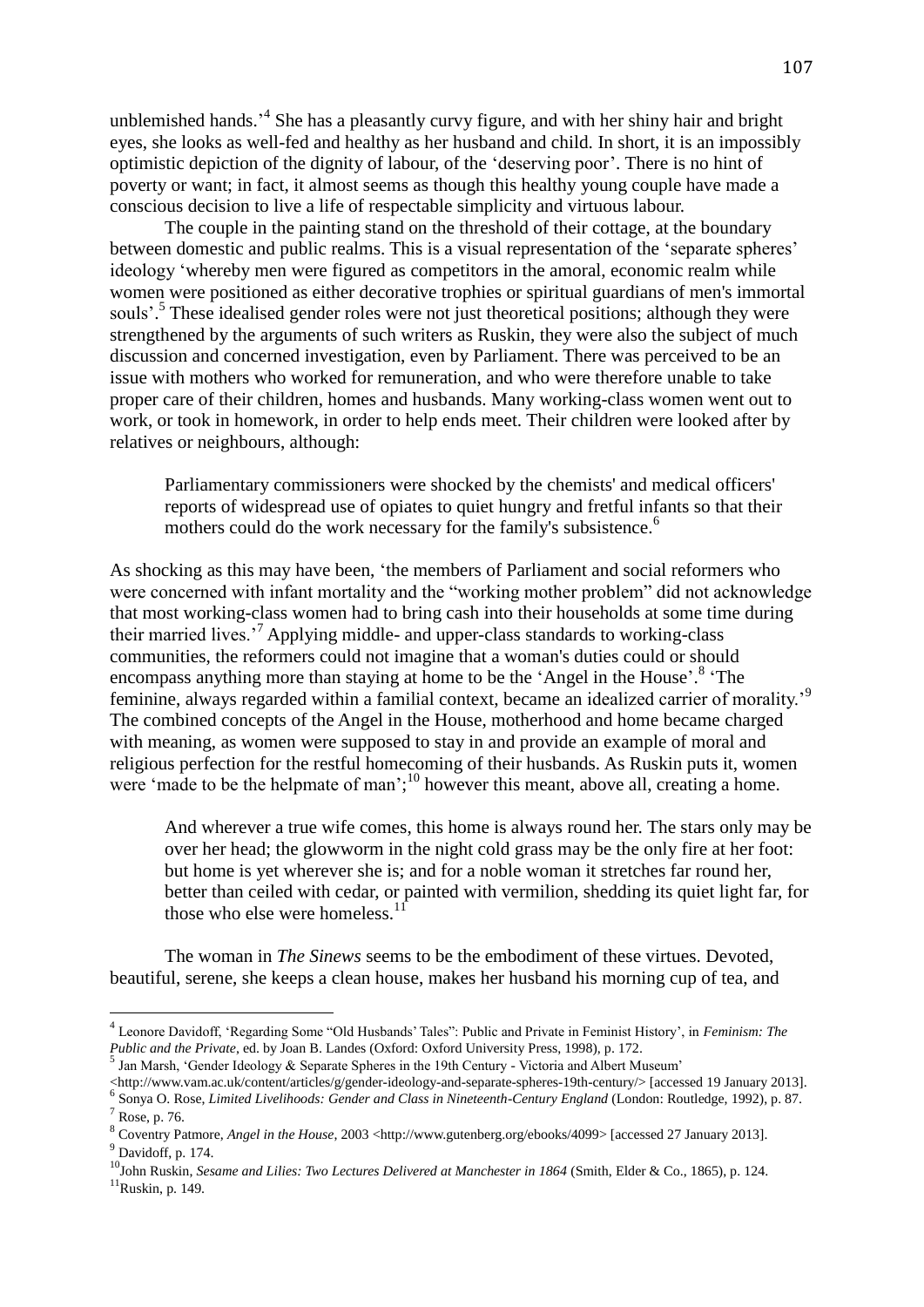sends him on his way into the wide world with the knowledge that she – his home – will be waiting for him at the end of a hard day. The viewer is allowed only a glimpse through the doorway; after all, it would be most inappropriate to pry into a woman's personal domain.

It was not just women, however, that had to attempt to reach unrealistic or idealistic standards of perfection. Men, too, were expected to live in a certain way. Ideals of 'manliness' were prevalent throughout the nineteenth century:

The Victorian era is almost synonymous with the ideology of 'great men' [...] Throughout the era, 'masculine' values of courage and endeavour supported military campaigns and commercial expansion.<sup>12</sup>

As Ruskin put it at the time, 'The man's power is active, progressive, defensive. He is eminently the doer, the creator, the discoverer, the defender.<sup> $13$ </sup> For a working-class male like the man in *The Sinews*, however, the virtues of adventure and discovery are unlikely to have been attainable. Instead, he could aspire to the sort of manliness espoused by Samuel Smiles:

Riches and rank have no necessary connection with genuine gentlemanly qualities. The poor man may be a true gentleman, in spirit and in daily life. He may be honest, truthful, upright, polite, temperate, courageous, self-respecting and self-helping: that is, be a true gentleman. The poor man with a rich spirit is in all ways superior to the rich man with a poor spirit.<sup>1</sup>

As the century progressed, there was a sustained emphasis on the physicality of men. In preindustrial times, strength had been necessarily linked with the ability to provide for a family. As the machine age progressed and factory work made it possible for men – and indeed women – of all statures to earn a similar wage, the idea of a manly physique started to manifest itself instead through the ideas of bodily health, sporting prowess and physical fitness. Figures such as Emile Sandow, a body builder whose publications on physical fitness were popular in the last years of the century, equated 'the muscular physical form with individual strength and success, national resurgence and Imperial well-being.'<sup>15</sup> Ideals of the male body as heroic and under control were crucial. While these ideas appear rather later in the century than *The Sinews*, it is undeniable that the painting displays a distinct form of manliness as an ultimately desirable attribute. The man in the painting is muscled, but in a fine, controlled way. He is lean and healthy, and has gained this through honest hard work; and he is on his way to undertake another day of labour. He is able to provide fully for his wife and child, protecting them from the harsh realities of the world. He is an admirable specimen of manliness.

These ideas continue to build throughout the nineteenth century, and it is fascinating to see them come through in a variety of media. One controversial new medium was the advertisement, which had gained prominence as periodicals flourished in the 1850s. While some firms were reluctant to take part in this vulgar new practice, others such as Cadbury saw the potential;<sup>16</sup> and from the 1860s they had been advertising their 'Cocoa Essence' as 'Absolutely Pure. Therefore Best.' This referred to the innovative production technique which allowed them to do away with additives and to remove much of the excess cocoa butter. They

 $12$  Marsh. (paragraph 11 of 21)

<sup>13</sup> Ruskin, p. 146.

<sup>14</sup> Samuel Smiles, *Self help; with illustrations of conduct and perseverance*, 1997, p. 206

<sup>&</sup>lt;http://www.gutenberg.org/ebooks/935> [accessed 23 January 2013].

<sup>15</sup> John Beynon, *Masculinities and Culture* (Buckingham: Open University Press, 2002), p. 44.

<sup>16</sup> The refusal to advertise of Quaker chocolate manufacturers Rowntree is discussed here: Gillian Wagner, *The Chocolate Conscience* (London: Chatto & Windus Ltd., 1987), p. 29.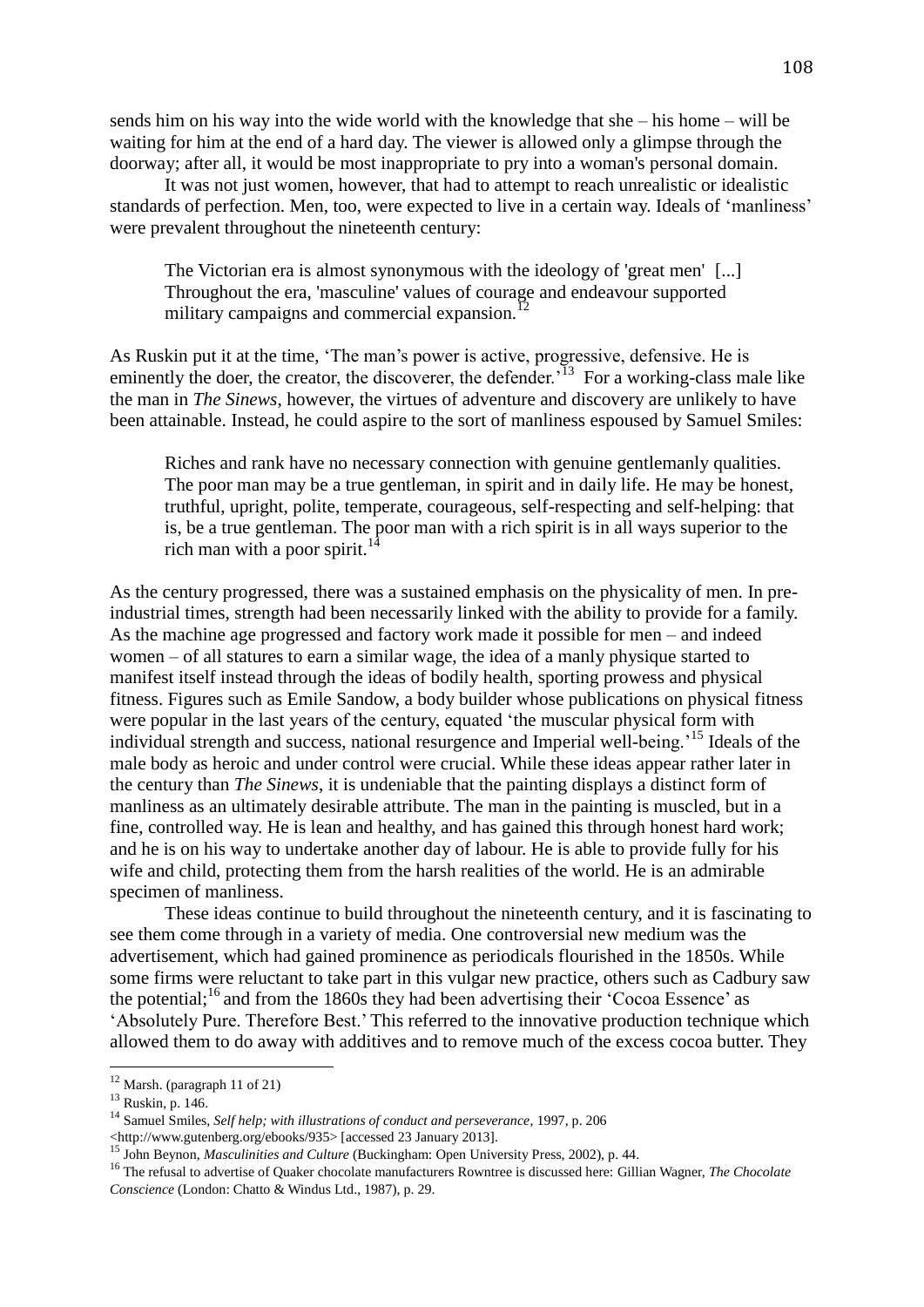concentrated on the health benefits of this product, helped by studies in such august journals as *The Lancet* and the *British Medical Journal*. By the 1880s, they were regularly producing advertisements such as the second artefact, the 'Blacksmith' advert, which appeared in the *Illustrated London News* on 11th December 1886. <sup>17</sup> This engraving, by an artist only identifiable as 'J.B.B.' or 'L.B.B.' sits above some fairly small print extolling the healthgiving benefits of the drink:

Muscular strength, physical endurance and staying power – Cadbury's Pure Cocoa is recommended by the Medical Profession as an agreeable article of healthy diet for all classes. It sustains against hunger and fatigue, and contains in a concentrated form all the elements indispensable to the development of the body. It is a pure, refined beverage; nutritious, stimulating, digestible, comforting, suitable for all seasons, all climes and all occasions. A Sixpenny Packet provides fourteen large breakfast cups of strong delicious Cocoa. Beware of Imitations.<sup>18</sup>

The image is of a small girl entering a blacksmith's forge with a cup of steaming Cadbury's Cocoa. The smith, presumably the girl's father, looks up from the horseshoe he is hammering, and seems pleased to see her. He wears a shirt, unbuttoned and revealing part of his chest, showing what hot, hard, manly work he is doing. He has his sleeves rolled up, displaying some impressive muscles. Behind him, an atmospherically lit younger man – perhaps his apprentice – is at the furnace, sparks flying out. Through the open doorway it is possible to see a quiet rural scene outside, with a woman standing at the door of a cottage. This appears to be the mother, hands on hips, watching her little girl deliver much needed refreshment to the hard-working man.

Using similar imagery as *The Sinews*, this image clearly shows that the ideals of honest labour and separate spheres were firmly in the general consciousness, enough to be brought into a magazine advert. The viewer is shown the world of the hot, smoky, sweaty male sphere of work, contrasted with the bright lane visible outside the door, and the cottage home just across the way. The men are where they should be, and the woman is firmly placed at her low doorway, not venturing outside or leaving her realm unattended. The little girl has been allowed to cross into a world that is not hers, but only because she is performing the very female duty of bringing sustenance to the working man, while being monitored by her mother to ensure she does not cross any other boundaries. She is learning her role in life at a young age.

Cadbury's late-nineteenth century advertisements show a variety of upstanding men (a postman, a fireman, a group of explorers) all enjoying their cocoa; as well as instances where the health benefits are given even more emphasis (a doctor recommending cocoa to a middleclass female patient; a trio of images showing that cocoa is suitable for young children, sporty young men and the elderly). In many cases it is possible to see that gender roles are fixed, and manliness is highly prized. For the company repeatedly to use such imagery suggests that these ideals matched those of the firm. By the late 1800s, the company was being run by George and Richard Cadbury. Of strict Quaker upbringing, the men were keen to promote a healthy alternative to drinking alcohol. As children they were made to run a mile before breakfast, and access to 'frivolous' luxuries such as art and music was severely restricted. The inherent contradiction in 'plain folk' making huge fortunes from luxury foodstuffs is not hard

<u>.</u>

<sup>18</sup> The image is available at: 'Drink Cadbury's Cocoa', *The Advertising Archives*

<sup>17</sup>'Drink Cadbury's Cocoa', *Illustrated London News*, 1886, p. 655.

<sup>&</sup>lt;http://www.advertisingarchives.co.uk/en/asset/show\_zoom\_window\_popup.html?asset=24209&location=grid&asset\_list=2 4209&basket\_item\_id=> [accessed 17 February 2013]. Exact details of the original are unavailable; further information was not forthcoming from Cadbury's archives.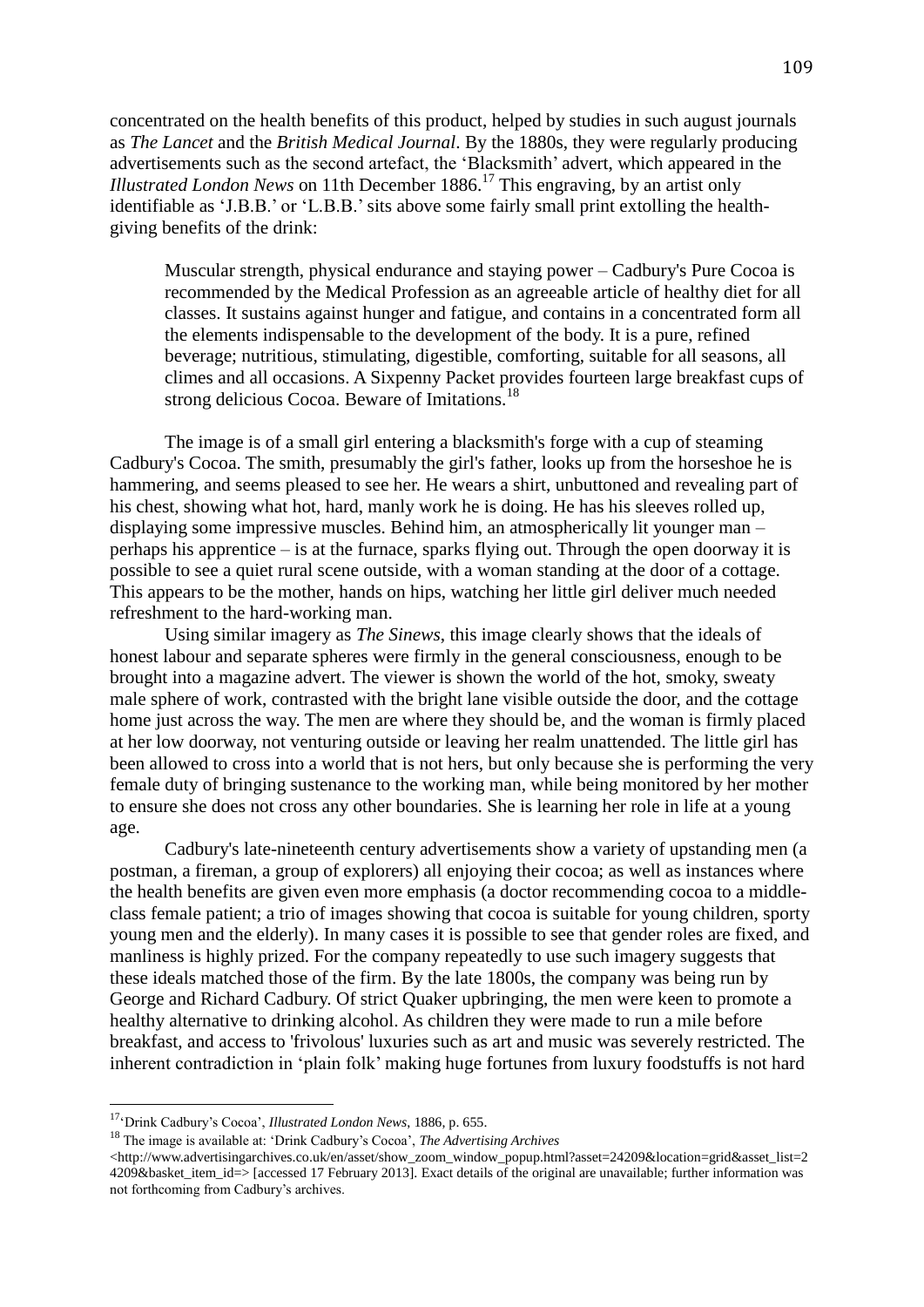to see; however the Cadbury brothers did their best to ensure that their money did not just benefit themselves.

Initially, this took the form of building a new factory several miles outside Birmingham city centre, on a specially acquired site that they named 'Bournville'. This 'factory in a garden' was created specifically to move production away from the cramped, unhealthy, insanitary conditions of central Birmingham, and to provide workers with a pleasant environment in which to do their work. The firm created recreation grounds, gardens and sports facilities for their workers and, by the 1890s, were commencing work on Bournville village. This community was planned as an affordable alternative to the badly built back-to-back housing that was springing up in industrial towns and cities across the country, with Birmingham no exception. One of the main concepts behind the Bournville plan was the restriction of the number of houses per acre, not only allowing light and air to circulate between buildings, but also to give each house a big enough garden to supply the industrious inhabitant with all the fruit and vegetables he and his family would need.

Cadbury also employed female workers, and in their white factory uniforms they were known locally as 'Cadbury's Angels'; another designation of perfected femininity. Upon getting married, however, women's contracts were politely terminated, as the company did not want to 'take mothers away from their homes and children.<sup>19</sup> For Cadbury workers who lived in Bournville, there was therefore a strict gender code in practice. Men went out to work, leaving their wives and children at home in the cottages that had been so thoughtfully designed as to allow the housewife a 'restful glimpse of green'<sup>20</sup> from the kitchen window where she would be spending the majority of her time. Upon arriving home, the man would need to tend his garden in order to fulfil his dual role as provider not only of the modern necessity of money, but also of actual food. The restorative power of physical labour was much vaunted by George Cadbury, who felt that when men had been working indoors all day they should be encouraged to spend their leisure hours outside. While he was happy to use their labour, indoors and at machines producing luxury goods, he was genuinely concerned with their well-being – as long as that well-being involved a suitably healthy, manly use of their time.

In this respect it follows on, then, that the advertisements that Cadbury's chose for their products reflected the values that suffused their factory and their village. These values of fixed gender roles, healthy hard work and self-sufficiency bring us back immediately to the values demonstrated so well in *The Sinews of Old England*. As Sonya Rose puts it:

to be manly was to be honourable and respectable, which meant being brave, strong and independent. For a woman, by contrast, to be honourable and respectable meant to have the virtues of sexual purity, domesticity and motherhood.<sup>21</sup>

Bournville was to be populated with angelic women, manly men and chubby children, the living embodiments of the family in Hicks's painting; and the advertisements encouraged the general public to bring those qualities straight into their homes by purchasing Cadbury's Cocoa.

The idea of separate spheres and gender roles was not new to the nineteenth century, but the discussion had reached a new level of urgency, as women started to demand equal rights in the workplace and the polling booth, and men's roles were called into question not only by women but also by the rise of the machine and the radically different landscape of

<sup>&</sup>lt;sup>19</sup> For a description of the 'Cadbury's Angels' and the company's rules surrounding the employment of women see: Carl Chinn, *The Cadbury Story: A Short History* (Studley: Brewin Books Ltd, 1998), p. 32.

<sup>20</sup> W. Alexander Harvey, *The Model Village and Its Cottages: Bournville* (London: Batsford, 1906), p. 18.

 $^{21}$ Rose, p. 15.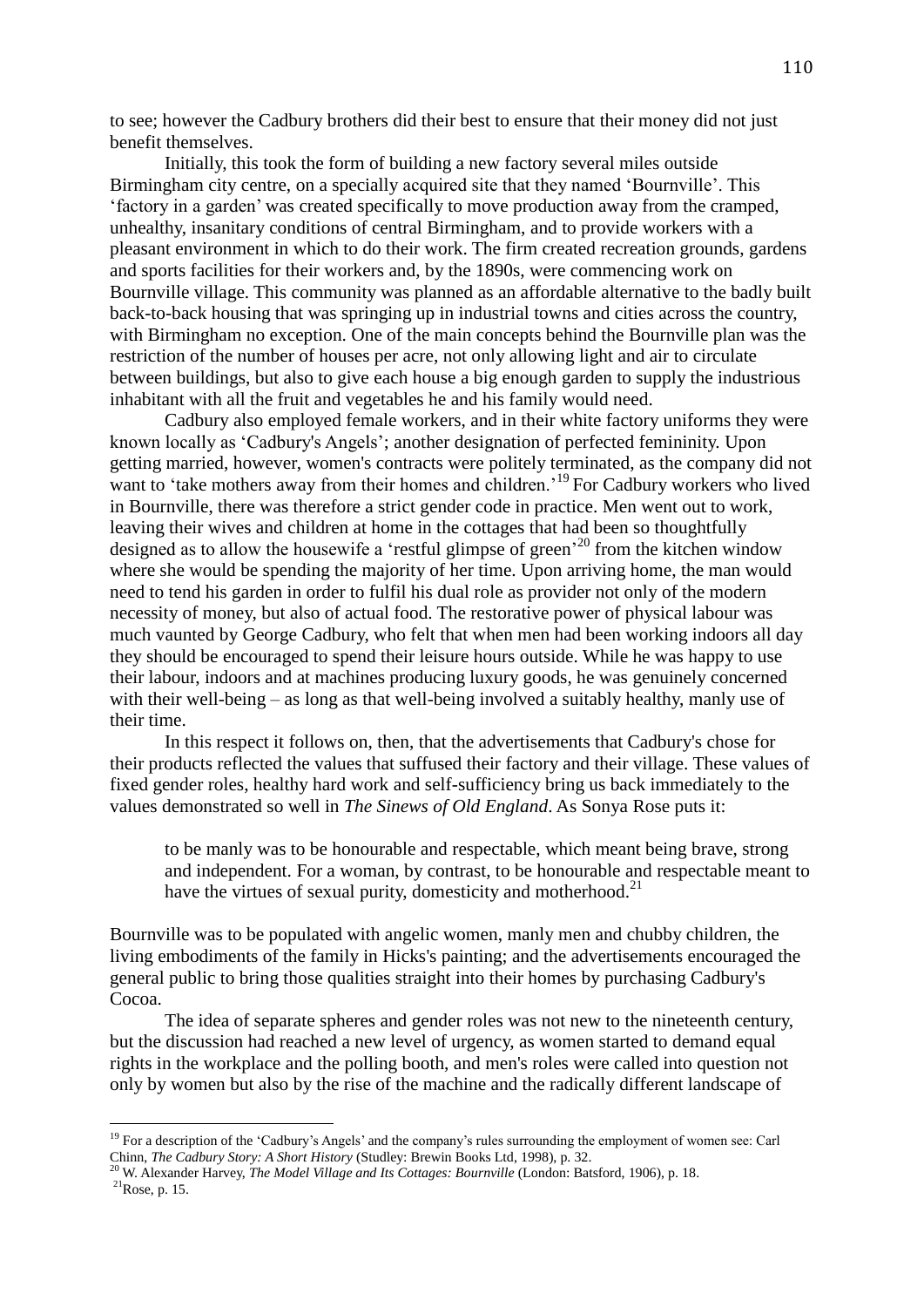labour in which they found themselves. By reasserting traditional gender roles, an artist like Hicks could appeal to the side of the public which did not want to be reminded of the changing world:

There was a long tradition of providing charmingly idyllic views of rural life, and it was well understood that it was acceptable to give a largely urban public an idealised picture of what might be, rather than what was, since this agreeable fiction strengthened belief in the simplicity and innocence of the countryside. $^{22}$ 

Indeed, Thompson goes on to describe Hicks as an 'illusionist, because he made everyday life seem to be what they wanted it to be.<sup>23</sup> Later in the century, when the debates are still more prevalent, Cadbury turns to such traditional images of what people 'wanted life to be' in order to place their product within a reassuring, familiar context of a rural England; where men knew how to be men and women knew their place. Both of the images discussed here are, among many other things, examples of a Victorian nostalgia for an historic Britain – and an historic, heroic British race – that never really existed. However, the imaginary nature of the ideal did not stop people yearning for it, or indeed trying to create it in such ventures as Bournville village.

<sup>22</sup> F. M. L. Thompson, 'Painter of Victorian Life', *History Today*, 33 (1983), 42–4 (p. 42).

 $23$  Thompson, p. 42.